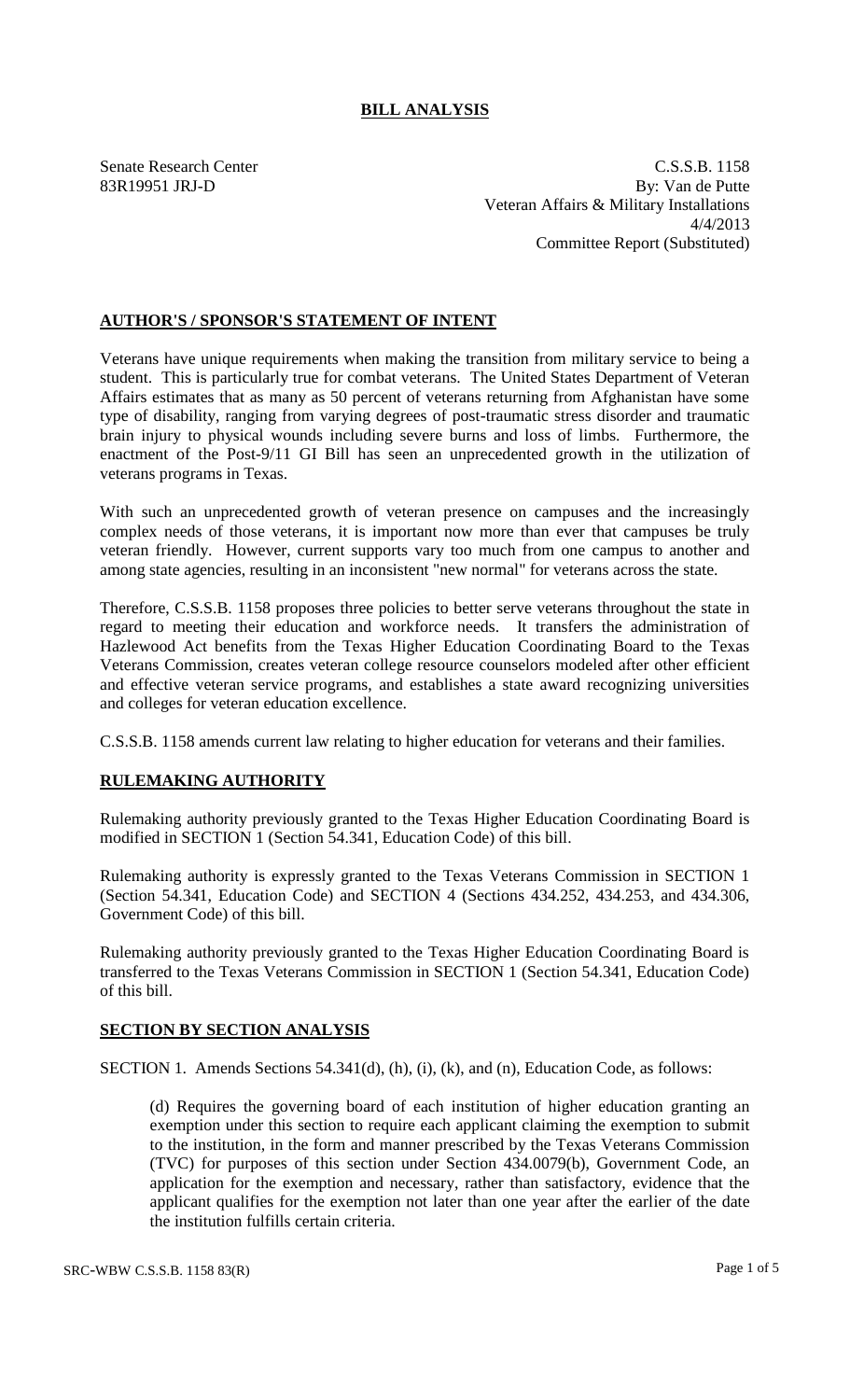(h) Requires the governing board of each institution of higher education to electronically report to TVC, rather than the Texas Higher Education Coordinating Board (THECB) the information required by Section 434.00791, Government Code, rather than Section 61.0516 (Electronic System to Monitor Tuition Exemptions for Veterans and Dependents), relating to each individual receiving an exemption from fees and charges under Subsection (a) (relating to certain people exempted by the governing board of higher education institutions from certain payments), (a-2) (relating to exemption of payments for spouses of members of the armed forces), or (b) (relating to exemption of payments for children of members of the armed forces).

(i) Authorizes TVC, rather than THECB, to adopt rules to provide for the efficient and uniform application of this section.

(k) and (n) Makes a conforming change.

SECTION 2. Amends Subchapter A, Chapter 434, Government Code, by adding Section 434.0079, as follows:

Sec. 434.0079. DUTIES REGARDING CERTAIN TUITION AND FEE EXEMPTIONS FOR VETERANS AND FAMILY MEMBERS. (a) Requires TVC, through its veteran education program, to assist veterans and their family members in claiming and qualifying for exemptions from the payment of tuition and fees at institutions of higher education under Section 54.341 (Veterans and Other Military Personnel; Defendants), Education Code.

(b) Requires TVC to establish the application and necessary evidence requirements for a person to claim an exemption under Section 54.341, Education Code, at an institution of higher education.

(c) Requires TVC to mediate between a veteran or a veteran's family member and an institution of higher education in any issue regarding eligibility for an exemption under Section 54.341, Education Code.

SECTION 3. Transfers Section 61.0516, Education Code, to Subchapter A, Chapter 434, Government Code, redesignates it as Section 434.00791, Government Code, and amends it as follows:

Sec. 434.00791. New heading: ELECTRONIC SYSTEM TO MONITOR TUITION EXEMPTIONS FOR VETERANS AND FAMILY MEMBERS. Redesignates existing Section 61.0516 as Section 434.00791. (a) Defines "institution of higher education" for this section.

(b) Requires TVC to administer, rather than develop, a system to electronically monitor the use of tuition and fee exemptions at institutions of higher education under Section 54.341, Education Code. Makes conforming and nonsubstantive changes.

(c) Requires THECB, not later than January 1, 2014, to provide to TVC a system developed by THECB that meets the requirements of this section. Provides that THECB is responsible for maintaining the system until the date of transfer. Provides that this subsection expires September 1, 2015.

SECTION 4. Amends Chapter 434, Government Code, by adding Subchapters F and G, as follows:

SUBCHAPTER F. VETERAN EDUCATION EXCELLENCE RECOGNITION AWARD NETWORK

Sec. 434.251. DEFINITION. Defines "commission" and "institution of higher education" in this subchapter.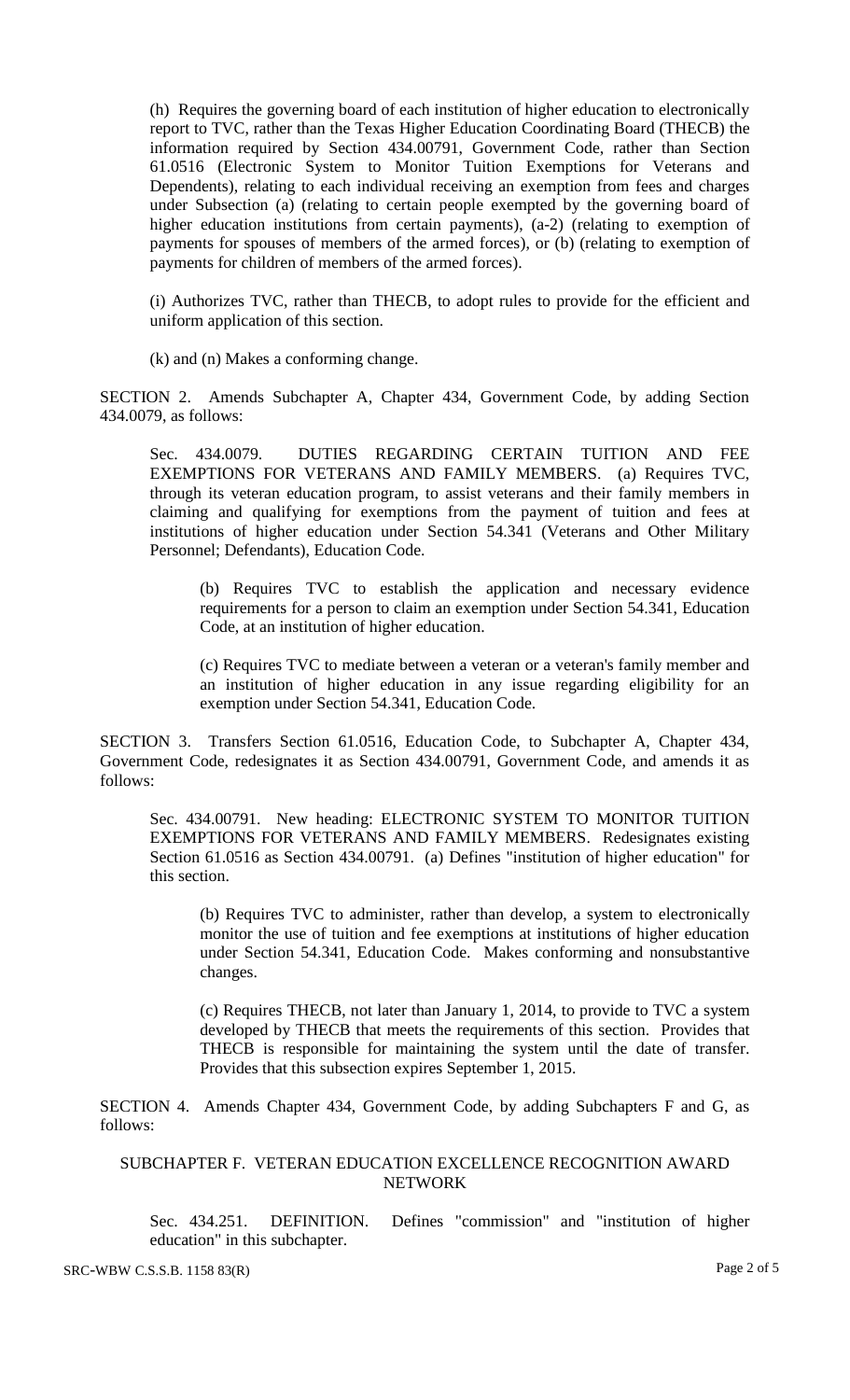Sec. 434.252. VETERAN EDUCATION EXCELLENCE RECOGNITION AWARD NETWORK. (a) Requires TVC, by rule, to establish an award program under which institutions of higher education are authorized to receive recognition from TVC for excellence in providing education and related services to veterans.

(b) Requires TVC, for purposes of receiving an award under Subsection (a), to evaluate an institution of higher education regarding, as applicable, the existence and quality at the institution of:

(1) an advisory board of students who are veterans to advise the institution's governing board on issues affecting the institution's students who are veterans;

(2) a centralized place for students who are veterans to meet or find assistance and information;

(3) an institution employee who serves as a central point of contact for students who are veterans;

(4) a United States Department of Veterans Affairs work-study program;

(5) admissions and enrollment policies specifically designed for veterans;

(6) new student orientation and courses specifically designed for veterans;

(7) a student organization for veterans;

(8) academic support services specifically for students who are veterans;

(9) mental health and disability services;

(10) a housing policy that applies specifically to veterans;

(11) faculty and staff training on issues affecting students who are veterans;

(12) career services specifically designed for students who are veterans; and

(13) any other criteria considered necessary or appropriate by TVC.

(c) Requires TVC, by rule, to establish a process for TVC to use in evaluating an institution of higher education on the basis of the criteria under Subsection (b). Authorizes TVC to charge a reasonable fee to an institution for TVC's evaluation.

Sec. 434.253. RULEMAKING AUTHORITY. Authorizes TVC to adopt rules as necessary to administer this subchapter.

# SUBCHAPTER G. REGIONAL VETERANS EDUCATION COUNSELORS PROGRAM

Sec. 434.301. DEFINITIONS. Defines "commission," "higher education regions," and "institution of higher education" for this subchapter.

Sec. 434.302. REGIONAL VETERANS EDUCATION COUNSELORS. Requires TVC to employ regional veterans education counselors. Requires a regional veterans education counselor to:

(1) visit the institutions of higher education located in each higher education region served by the veterans education counselor;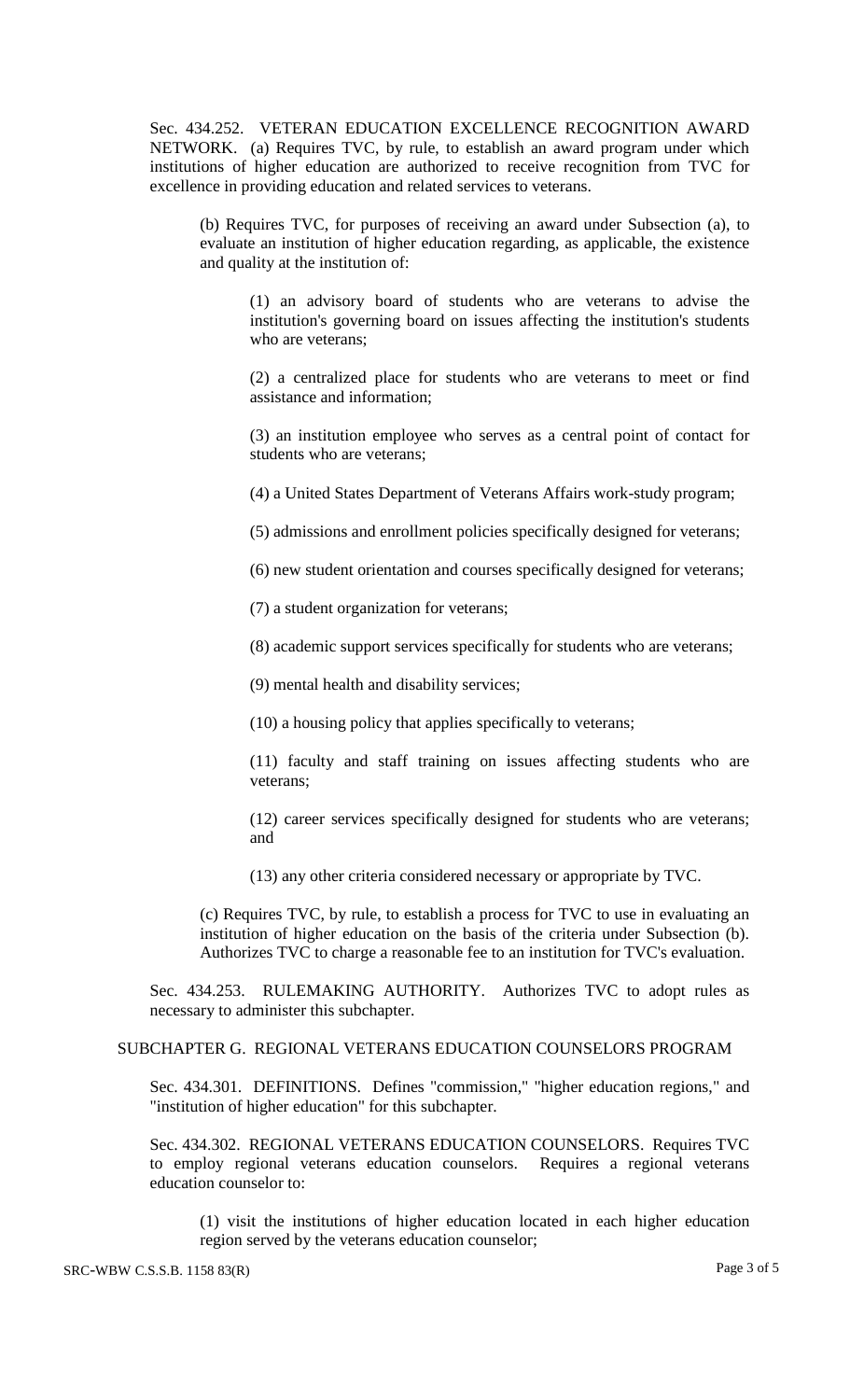(2) work with those institutions of higher education to create a hospitable and supportive environment for veterans; enhance awareness of and encourage participation in veterans educational programs and TVC programs providing other services to veterans, including employment and claims assistance services; develop programs providing ancillary assistance to veterans based on the unique needs of veterans and their family members; ensure that veterans successfully complete their education; and promote the establishment of a student veterans group on each campus in the higher education region;

(3) work with local, state, and national veterans groups, including the Veterans of Foreign Wars and the American Legion, to promote educational opportunities and benefits to the veteran population in the higher education region;

(4) work with local workforce development boards to ensure that the regional veterans education counselors are aware of available nontraditional educational opportunities, including on-the-job training programs and apprenticeships and advise employers in the higher education region of potential opportunities to create on-the-job training programs for veterans;

(5) work with education services officers at military installations to encourage active duty members of the armed forces of the United States and veterans to use federal and state educational benefits;

(6) create and manage publicity campaigns in concert with TVC and institutions of higher education in the higher education region to promote the use of education benefits under the federal Post-9/11 Veterans Educational Assistance Act of 2008 (38 U.S.C. Section 3301 et seq.), the tuition exemption program for veterans and their family members under Section 54.341, Education Code, and any other education benefit for veterans or their family members under federal or state law;

(7) support programs to assist students who are combat veterans in readjusting and reintegrating into a noncombat environment;

(8) maintain statistical information regarding demographics of veterans assisted, application success, program completion rates, dropout rates, and reasons for success or failure, as appropriate; and

(9) perform other activities, as assigned by TVC, to enhance the educational opportunities of veterans and their family members in the higher education region and throughout this state.

Sec. 434.303. PROGRAM MANAGER. Requires TVC to employ a program manager to administer the regional veterans education counselors program. Requires the program manager to provide leadership, training, support, and overall management of the regional veterans education counselors; using data provided by THECB, produce an annual report on veterans' attendance at institutions of higher education; and perform any other task required by TVC.

Sec. 434.304. ASSIGNMENT OF REGIONAL VETERANS EDUCATION COUNSELORS. Requires TVC to assign regional veterans education counselors throughout this state with at least one counselor assigned responsibility for serving not more than two of the following higher education regions: High Plains Region; Northwest Texas Region; Metroplex Region; Upper East Texas Region; Southeast Texas Region; Gulf Coast Region; Central Texas Region; South Texas Region; West Texas Region; and Upper Rio Grande Region.

Sec. 434.305. DUTIES OF INSTITUTION OF HIGHER EDUCATION. Requires each institution of higher education to support the work of regional veterans education counselors as provided by this subchapter, including providing access to veteran resource